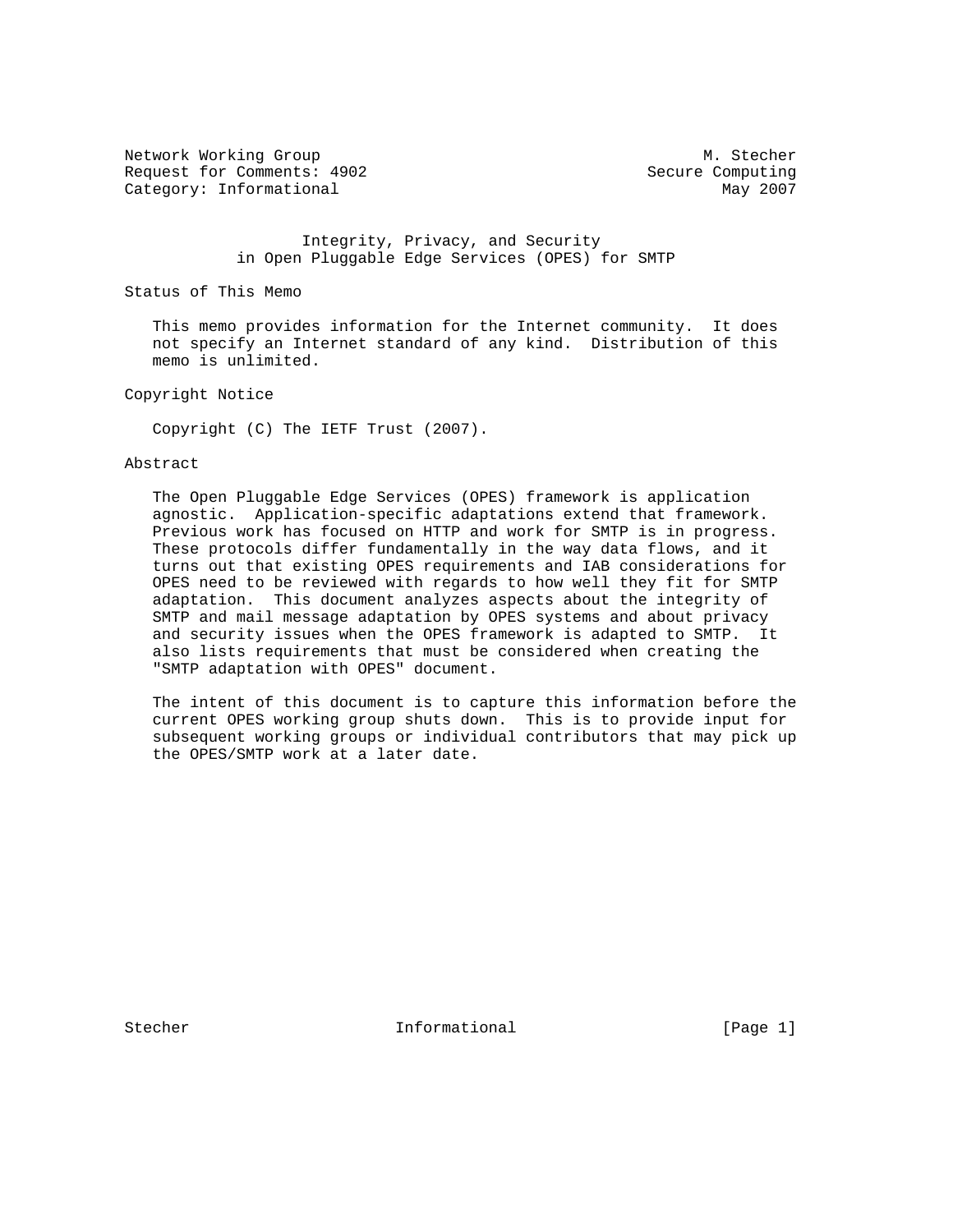# Table of Contents

|    | 1.1. Differences between Unidirectional and                    |
|----|----------------------------------------------------------------|
|    | Bidirectional Application Protocols 3                          |
|    | 1.2. Non-Standardized SMTP Adaptations at SMTP Gateways 3      |
|    |                                                                |
|    | 1.4. Opportunities of OPES/SMTP to Address Some Issues  4      |
|    | 1.5. Limitations of OPES in Regards to Fixing SMTP Issues 4    |
|    |                                                                |
| 3. | Integrity, Privacy, and Security Considerations 5              |
|    | 3.1. Tracing Information in OPES/SMTP 5                        |
|    |                                                                |
|    | 3.3. Compatibility with Cryptographic Protection Mechanisms  7 |
|    |                                                                |
|    |                                                                |
|    | 5.1. IAB Consideration (2.1) One-Party Consent                 |
|    | 5.2. IAB Consideration (2.2) IP-Layer Communications  9        |
|    |                                                                |
|    | 5.4. IAB Consideration (3.2) Notification 10                   |
|    | 5.5. IAB Consideration $(3.3)$ Non-Blocking 10                 |
|    | 5.6. IAB Consideration Application Layer Addresses $(4.x)$ 10  |
|    | 5.7. IAB Consideration (5.1) Privacy 10                        |
|    | 5.8. IAB Consideration Encryption 11                           |
|    |                                                                |
|    |                                                                |
|    |                                                                |
|    |                                                                |
|    |                                                                |

Stecher Informational [Page 2]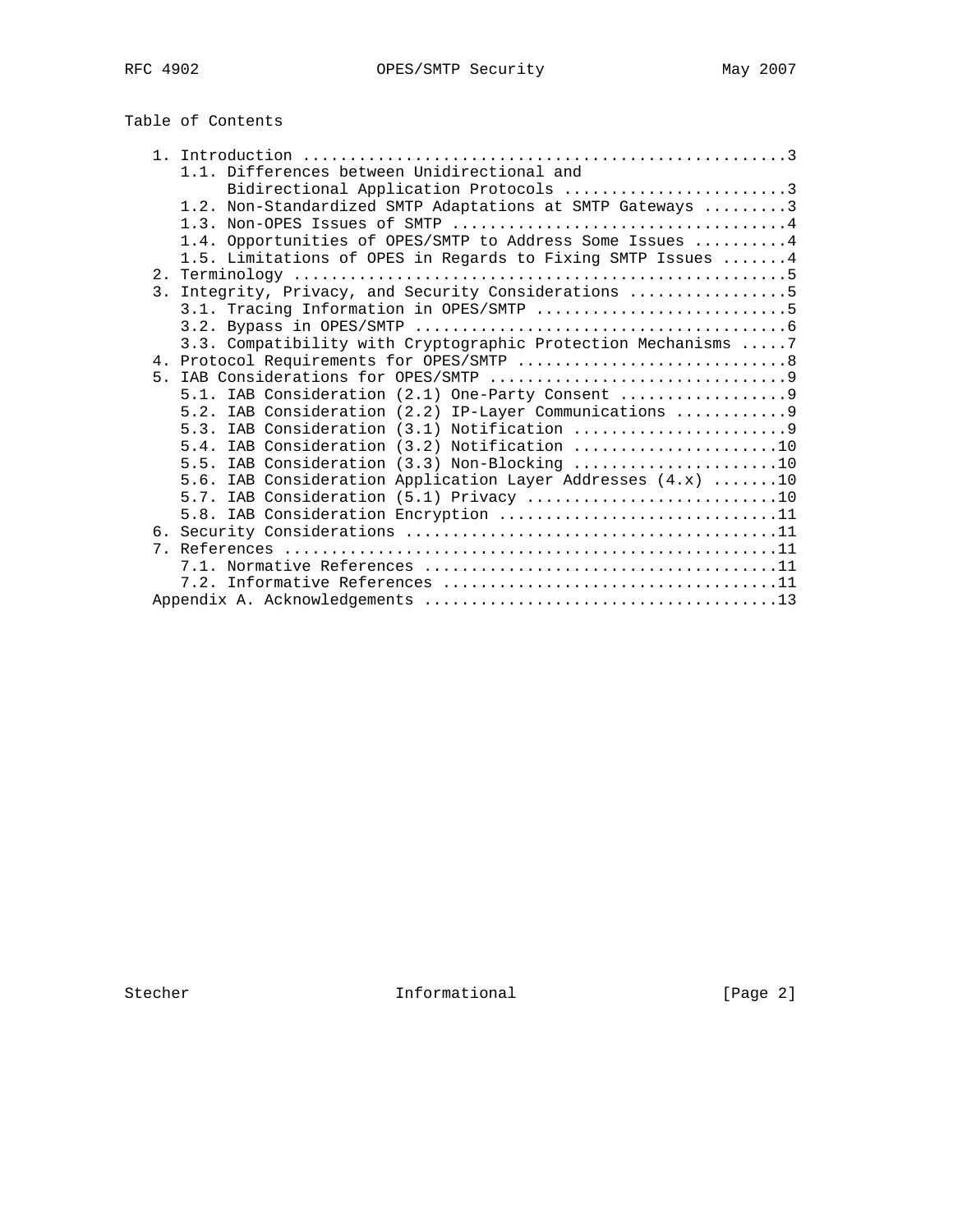# 1. Introduction

 Because OPES is a protocol that is built over application layer transports, its security may depend on the specifics of the transport. OPES designs are guided by the IAB considerations for OPES document [2], and those considerations are revisited here in the context of the SMTP protocol.

 Section 3 of the OPES SMTP use cases document [6] maps some email and SMTP elements to OPES names that are used in this document.

1.1. Differences between Unidirectional and Bidirectional Application Protocols

 The IAB listed considerations for Open Pluggable Edge Services (OPES) in [2] and OPES treatment of those considerations has been discussed in [3]. Both documents make use of HTTP as an example for the underlying protocol in OPES flows, and focus on web protocols that have requests and responses in the classic form (client sends a request to a server that replies with a response of the same protocol within a single protocol transaction).

 RFC 3914 [3] already indicates that other protocols may not fit in this context, for example in Section 5.3, "Moreover, some application protocols may not have explicit responses...".

 When using SMTP there are still client and server applications, and requests and responses handled within SMTP, but email messages are sent by the data provider to the recipients (data consumers) without a previous request. At that abstraction layer, email delivery via SMTP is a unidirectional process and different from the previously handled web protocols such as HTTP. For example, bypass has been defined for OPES, so far, by the data consumer requesting an OPES bypass by adding information to the application protocol request; the OPES system can then react on the bypass request in both the application request and response. For SMTP, the data consumer (email recipient) cannot request in-band that the OPES bypass handling of his/her messages.

 The IAB considerations need to be revisited and special requirements may be needed for OPES handling of SMTP.

1.2. Non-Standardized SMTP Adaptations at SMTP Gateways

 A large number of email filters are deployed at SMTP gateways today. In fact, all use cases listed in "OPES SMTP Use Cases" [6] are already deployed, often in non-standardized ways. This opens a number of integrity, privacy, and security concerns that are not

Stecher Informational [Page 3]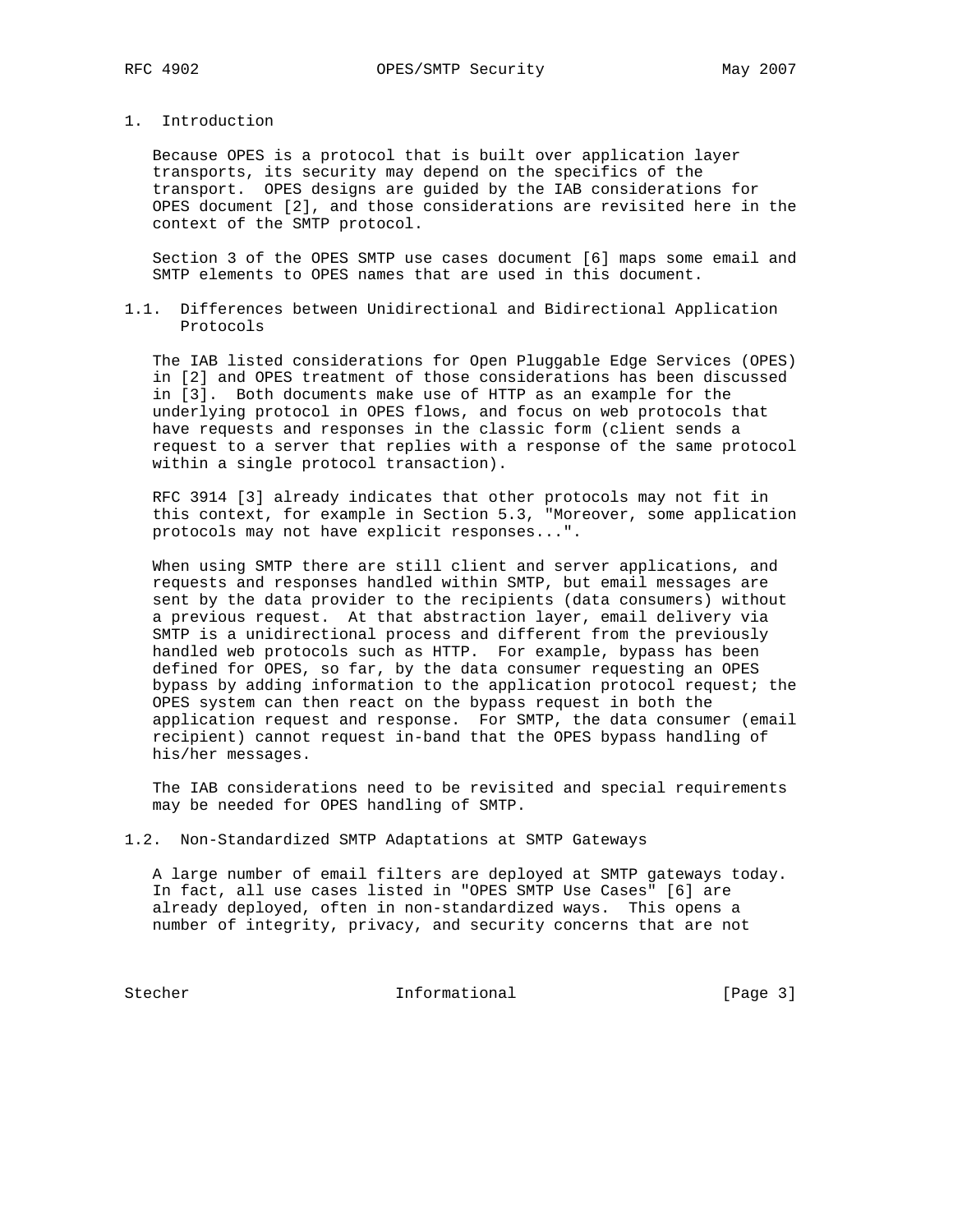addressed, and SMTP itself does not provide effective measures to detect and defend against compromised implementations.

 OPES will most likely not be able to solve these issues completely, but at least should be able to improve the situation to some extent.

1.3. Non-OPES Issues of SMTP

 The SMTP specifications [4] require that NDRs (Non-Delivery Reports) be sent to the originator of an undeliverable mail that has been accepted by an SMTP server. But it has become common practice for some sorts of mail (spam, worms) to be silently dropped without sending an NDR, a violation of the MUST statement of SMTP (see Section 3.7 of [4]). While the user of a web protocol notices if a resource cannot be fetched, neither the email sender nor email recipient may notice that an email was not delivered. These kind of issues already exist and are not introduced by OPES.

1.4. Opportunities of OPES/SMTP to Address Some Issues

 Adding SMTP adaptations with OPES allows us to define a standardized way for SMTP gateway filtering, to offload filtering services to callout servers and address a number of the integrity, privacy, and security issues. OPES offers methods to add OPES tracing information and to request a bypass of filtering, and by that can make email gateway filtering a more reliable and standardized function. But OPES won't make email delivery via SMTP a reliable communication.

1.5. Limitations of OPES in Regards to Fixing SMTP Issues

 The biggest concerns when adding OPES services to a network flow are that compromised, misconfigured, or faulty OPES systems may change messages in a way that the consumer can no longer read them or that messages are no longer delivered at all.

 Defining a standard way to mark mails that have been handled by OPES systems is fairly simple and does not require new techniques by SMTP gateways; they already today MUST leave tracing information by adding "Received" headers to mails. Therefore, recipients receiving broken mail have a fair chance of finding the compromised OPES system by using the trace information. There is still no guarantee, as the email may have been broken in a way that makes even the tracing information unreadable. But the chance will be even better than with other protocols such as HTTP, because most email clients allow the user to display mail headers, while many browsers have no mechanism to show the HTTP headers that might include tracing info.

Stecher 1nformational [Page 4]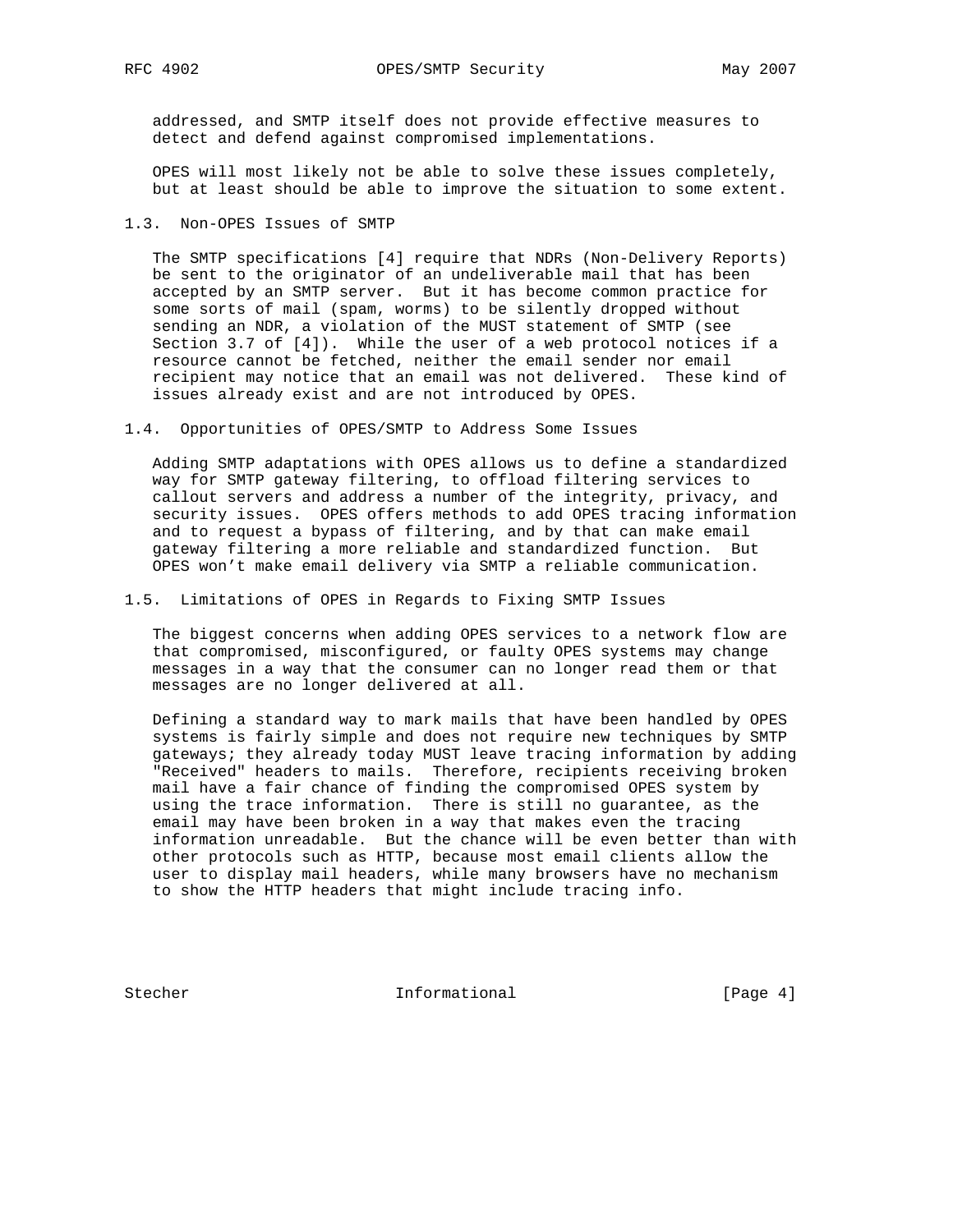Email that cannot be delivered, because a compromised OPES system prevented the delivery of legitimate mail, MUST result in a an NDR to be sent to the originator of the mail according to the SMTP specifications [4]. OPES should not be forced to fix the issue that NDRs are not reliable over SMTP.

## 2. Terminology

 The keywords "MUST", "MUST NOT", "REQUIRED", "SHALL", "SHALL NOT", "SHOULD", "SHOULD NOT", "RECOMMENDED", "MAY", and "OPTIONAL" in this document are to be interpreted as described in [1]. When used with the normative meanings, these keywords will be all uppercase. Occurrences of these words in lowercase comprise normal prose usage, with no normative implications.

- 3. Integrity, Privacy, and Security Considerations
- 3.1. Tracing Information in OPES/SMTP

 Tracing OPES operations is an important requirement for OPES systems. Tracing information added to email should follow a similar syntax and structure to that defined for OPES/HTTP in HTTP Adaptation with Open Pluggable Edge Services [5], and with the same guidelines as the SMTP specifications [4] defined for the "Received" headers. (We do not specify here whether "Received" headers would be used to carry the OPES information, or new trace headers should be defined, such as OPES-System and OPES-Via.)

 OPES/SMTP specifications defining tracing requirements MUST be compliant with the general OPES tracing requirements defined in OPES Entities & End Points Communication [12], but MAY further restrict those. For example, they might require the following: that the OPES processor must add tracing information for the OPES system before calling the first callout server; that it has to augment the tracing information with additional data if necessary after the message returns from each service it is calling; and that it must ensure that the tracing information has not been deleted by an OPES service before it forwards the SMTP message.

 Trace information can then be seen by mail recipients when the mail message reaches the recipient.

 Mail that cannot be delivered or that is blocked by the OPES service will either be rejected or cannot be delivered after it has been accepted by an SMTP server. In the latter case, SMTP specifications [4] require that an NDR MUST be sent to the originator; OPES further requires that an NDR generated due to OPES processing MUST also contain information about the OPES system so that the sender gets

Stecher Informational [Page 5]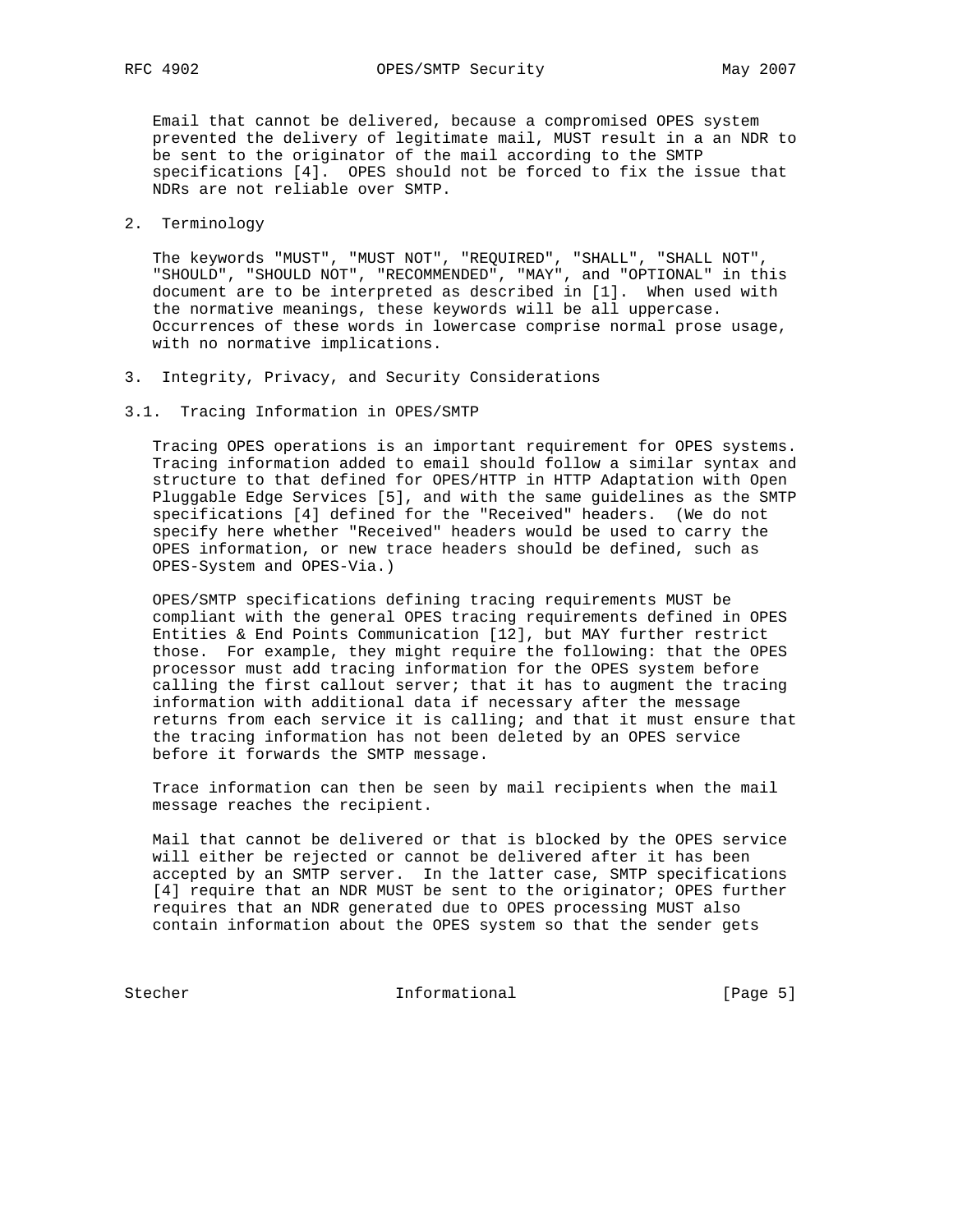informed. If an email is rejected at the SMTP protocol level due to OPES processing, an OPES system MUST also include trace data in the SMTP response so that the originator can find out why and where the mail was rejected.

#### 3.2. Bypass in OPES/SMTP

 If a mail message was rejected or could not be delivered (and an NDR was sent), the originator of the message may want to bypass the OPES system that blocked the message.

 If the recipient of a message receives a mail with OPES trace information, he may want to receive a non-OPES version of the message. Although there is no direct in-band request from the recipient back to the OPES system, the recipient can contact the sender and ask her to send the message again and to add a bypass request for the OPES system. Not all OPES systems will be allowed to fulfill a bypass request according to their policy. For example, malware scanners should not be bypassed. But other OPES services are good candidates for bypass requests, such as language translation of the email message. Translation could be bypassed after the recipient has noticed that the translated result does not meet his/her expectations and that the original message would be preferred.

 An OPES system MAY also define out-of-band methods to request a bypass, for example, a web interface or an email message sent to the server that results in the creation of a white list entry for the sender/recipient pair. Examples for these out-of-band methods are email systems that keep a copy of the original email in a quarantine queue and only send the recipient a block notification, plus either a direct link or a digest notification, with the ability to retrieve the original message from quarantine. These out-of-band methods are typically offered by spam filters today.

 OPES MUST implement methods to request a bypass, but there cannot be a guarantee that the bypass request will be approved. The security needs of the receiver or the receiver's network may demand that certain filters must not be bypassed (such as virus scanners). In general, the receiver should be able to configure a client centric OPES system, i.e. the receiver should be able to indicate if he/she wants to receive a non-OPES version if it is available.

 Bypass requests could be added to the mail message or within the SMTP dialog. Bypass request data added to the mail message cannot bypass OPES services that operate on other SMTP dialog commands, which are sent before the mail message has been received (such as RCPT commands).

Stecher **Informational Informational** [Page 6]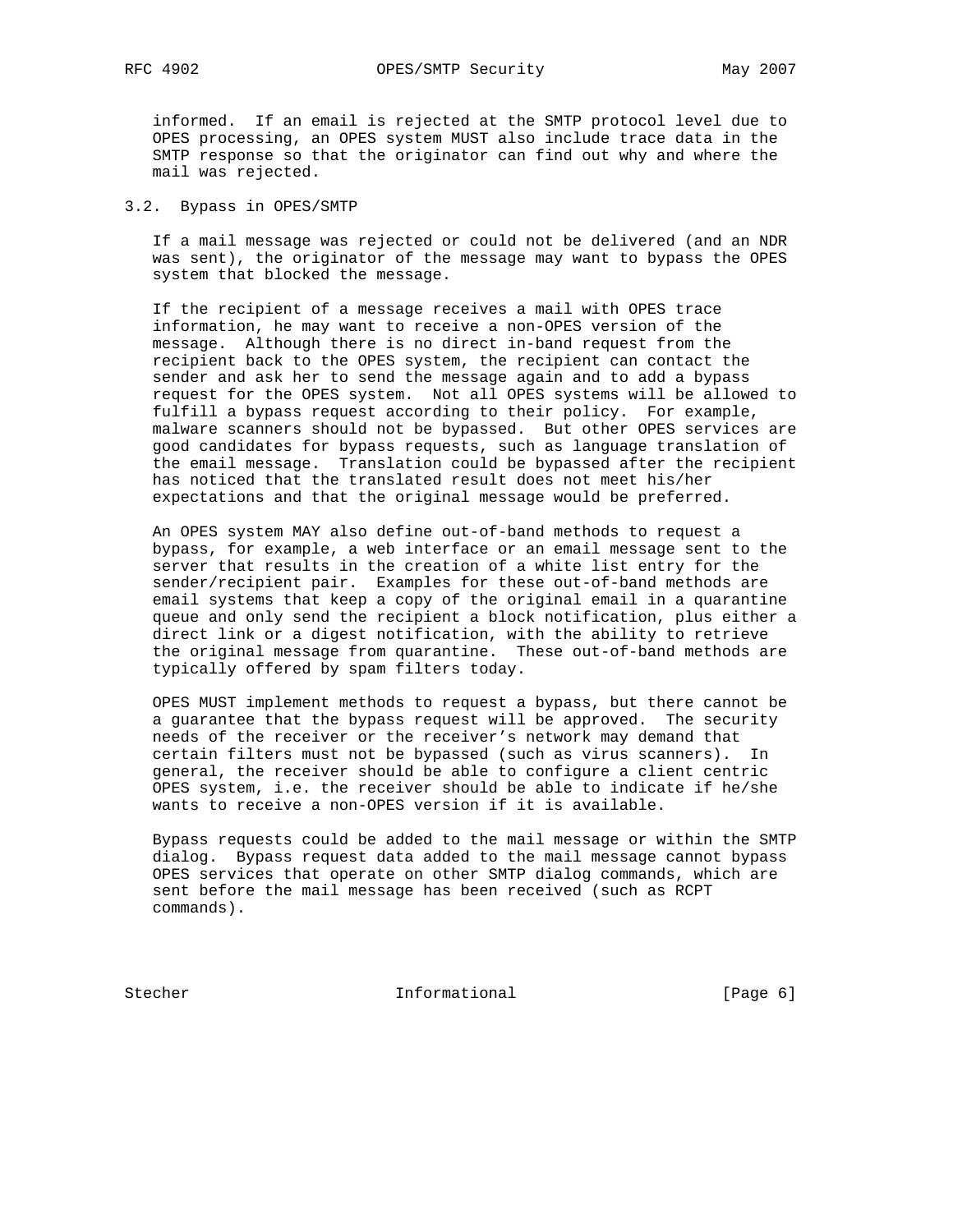Bypass request data sent using an ESMTP extension as part of the SMTP dialog may not reach the OPES system if intermediate SMTP relays do not support those bypass request commands and don't forward that information.

### 3.3. Compatibility with Cryptographic Protection Mechanisms

 Cryptography can be used to assure message privacy, to authenticate the originator of messages, and to detect message modification. There are standard methods for achieving some or all these protections for generic messages ([9], [10], [11]), and these can be used to protect SMTP data without changing the SMTP protocol.

 The content of encrypted mail messages cannot be inspected by OPES systems because only the intended recipient has the information necessary for decryption. The IAB and others have suggested that users might want to share that information with OPES systems, thus permitting decryption by intermediates. For most cryptographic systems that are compatible with email, this would require end users to share their most valuable keys, in essence their "identities", with OPES machines. Some key management systems, particularly those which have centralized administrative control of keys, might have trust models in which such sharing would be sensible and secure.

 After decrypting the message, an OPES box that modified the content would be faced with the task of re-encrypting it in order to maintain some semblance of "end-to-end" privacy.

 If OPES/SMTP had a way to interact with end users on a per-message basis, it might be possible to communicate cryptographic key information from individual messages to end users, have them compute the message encrypting key for particular message, and to send that back to the OPES box. This would perhaps ameliorate the need to share a user's "master" message decrypting key with the OPES box. This kind of communication has not been defined for OPES.

 Message protection systems generally include some message integrity mechanisms by which a recipient can check for a message modification that may have occurred after the sender released the message. This protection can be applied to encrypted or plaintext messages and can be accomplished through either symmetric or asymmetric cryptography. In the case of symmetric cryptography, the key sharing problem is exactly similar to the encryption case discussed previously. If the OPES box modified the content, then the message integrity (or authentication) code would have to be recalculated and included with the modified message.

Stecher 1. Informational [Page 7]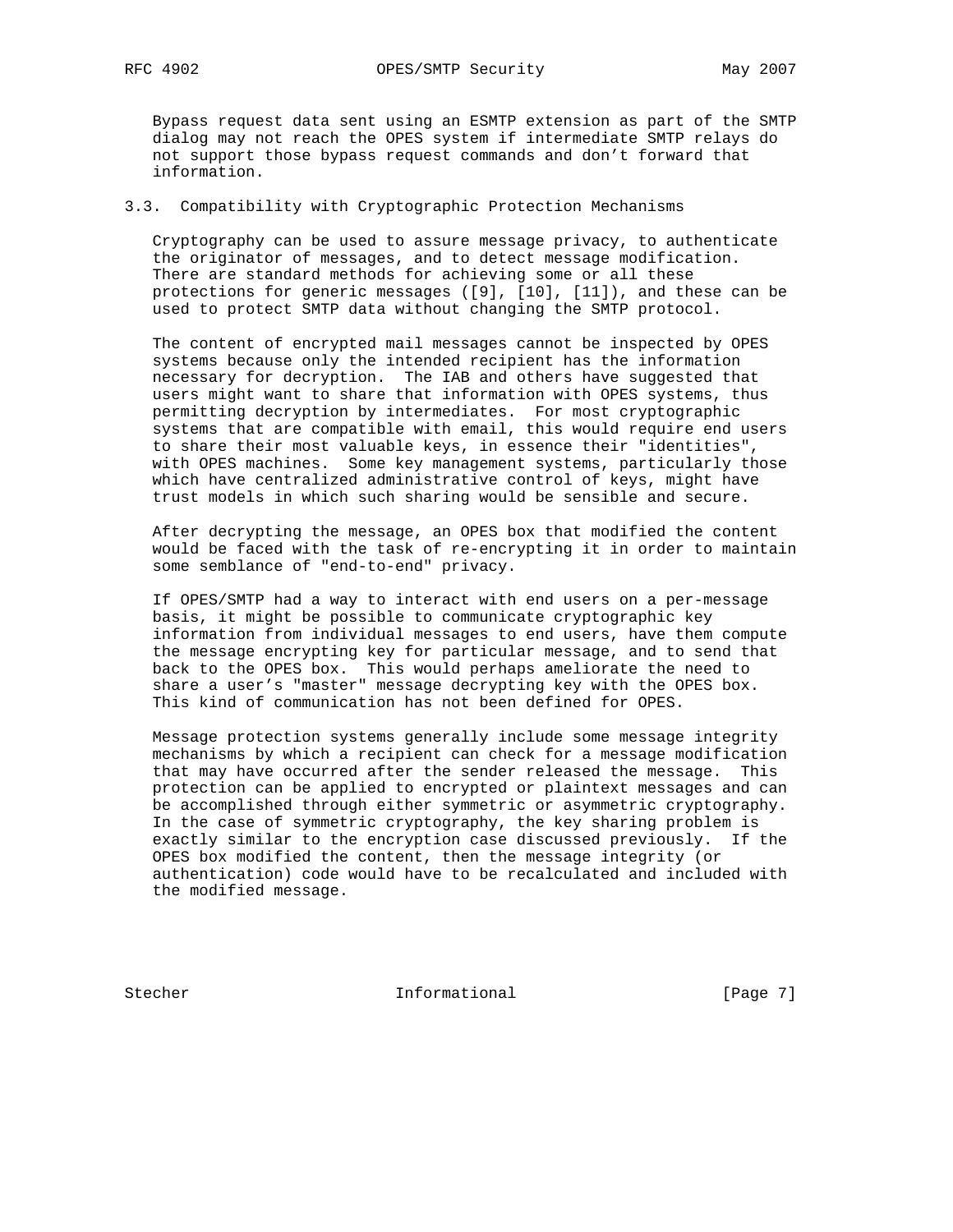For asymmetric cryptography the situation is more complicated. The message integrity is tied to the sender's public key, and although anyone who can get the sender's public key can also check for a message modification, no one but the sender can compute the sender's signature on a modified message. Thus, an OPES system could not modify messages and have them appear to come from the purported sender. The notion of sharing the sender's signing key with the OPES system is unpalatable because few trust models would be compatible with sharing digital identities across organization boundaries. However, if the OPES system doing the modification were under the control of the sender's local administration, the sharing might be sensible (as discussed for decryption, above).

 OPES/SMTP systems could present modified content showing the modified regions in a form that permits the authentication of the original message and authentication of the OPES modifications (assuming the OPES box had a digital signature identity and key). One method for doing this is outlined in [13], but to our knowledge this method is not in any standard.

 There are security risks associated with sharing cryptographic keys that must be addressed by implementers. Because this is not a simple task, it is not a requirement for OPES/SMTP.

4. Protocol Requirements for OPES/SMTP

 In addition to other documents listing requirements for OPES, the discussion in this document implies specific requirements for designing and implementing SMTP adaptations with OPES:

- o OPES Systems MUST add tracing headers to mail messages
- o If an email message that has been accepted by an OPES system cannot be delivered, the non-delivery report MUST include trace information of the OPES system.
- o The OPES/SMTP specifications MUST define a bypass request option that can be included in mail messages.
- o The OPES/SMTP specifications MUST define a bypass request option as an extension for SMTP dialogs.

Stecher 10 Informational [Page 8]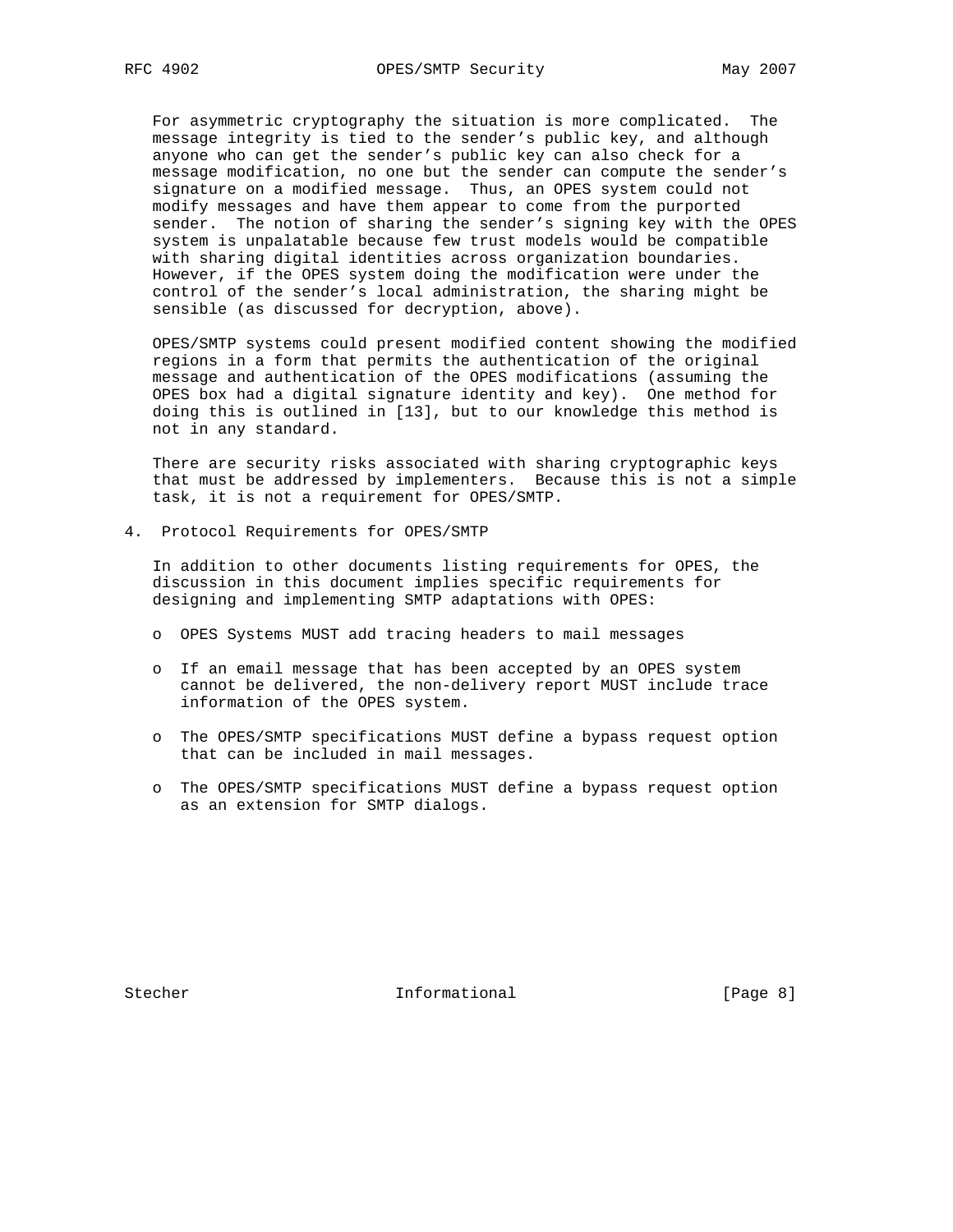5. IAB Considerations for OPES/SMTP

 This section lists the IAB considerations for OPES [2] and summarizes how OPES/SMTP addresses them.

5.1. IAB Consideration (2.1) One-Party Consent

 The IAB recommends that all OPES services be explicitly authorized by one of the application-layer end-hosts (that is, either the data consumer application or the data provider application). For OPES/ SMTP, this means consent of either the email message sender or the recipient.

 The application agnostic architecture of OPES [7] requires that "OPES processors MUST be consented to by either the data consumer or data provider application" (OPES processor is the email gateway for OPES/ SMTP). This cannot prevent the consent-less introduction of OPES processors by noncompliant OPES entities.

5.2. IAB Consideration (2.2) IP-Layer Communications

 The IAB recommends that OPES processors must be explicitly addressed at the IP layer by the end user (data consumer application).

 This requirement has been addressed by the architecture requirements in Section 2.1 of [7] and has been further clarified in Section 2.2 of [3].

5.3. IAB Consideration (3.1) Notification

 "The overall OPES framework needs to assist content providers in detecting and responding to client-centric actions by OPES intermediaries that are deemed inappropriate by the content provider" [2].

 For OPES/SMTP this translates into assistance for the email message sender to detect and respond to recipient-centric actions that are deemed inappropriate by the sender.

 This has been addressed in Section 3.1 and by the second tracing requirements in Section 4. As discussed in Section 1.3, OPES/SMTP cannot fix cases where NDRs are not sent or get blocked before reaching the sender of the original message.

Stecher 10 Informational [Page 9]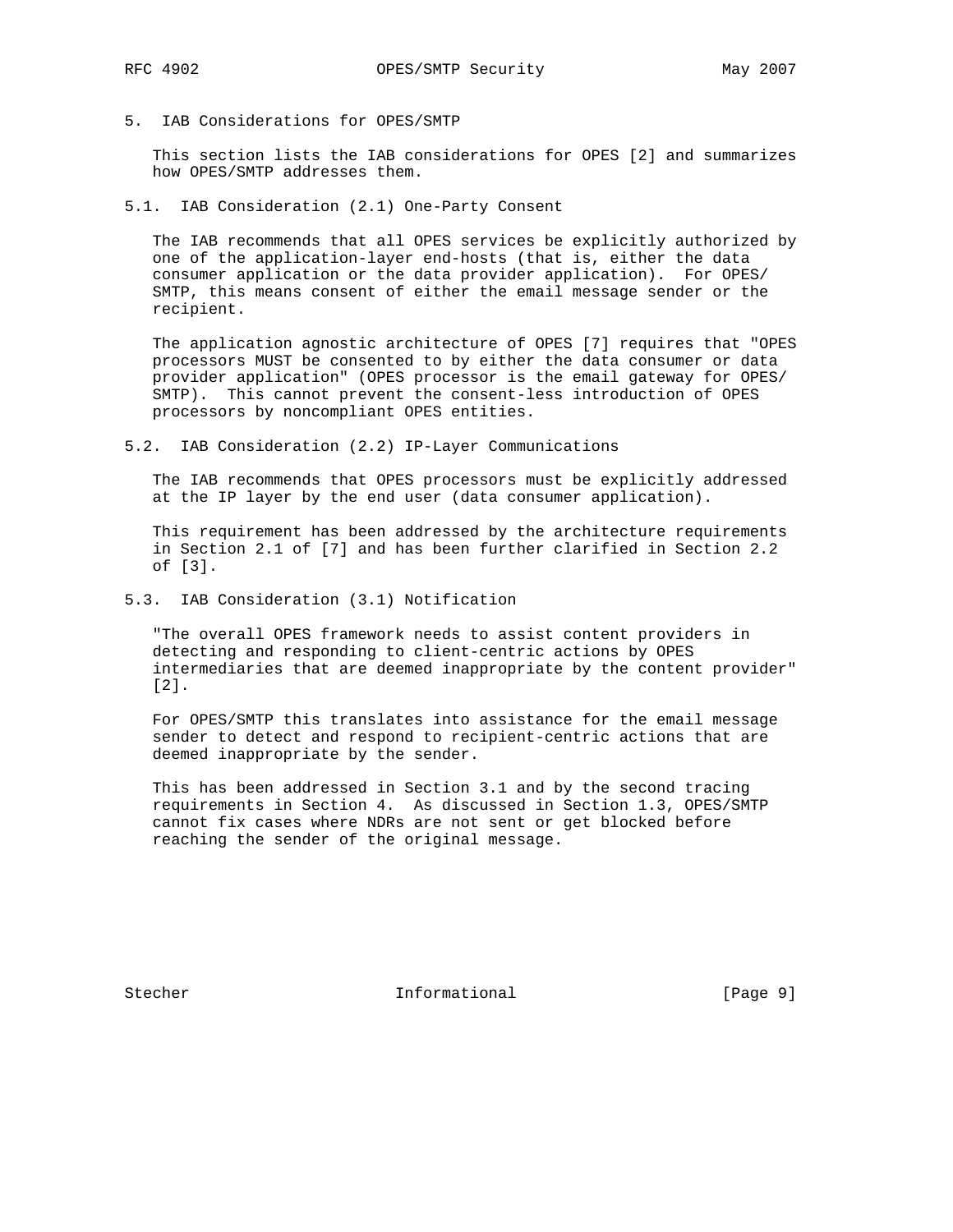5.4. IAB Consideration (3.2) Notification

 "The overall OPES framework should assist end users in detecting the behavior of OPES intermediaries, potentially allowing them to identify imperfect or compromised intermediaries" [2].

 This is addressed in Section 3.1 and by the first tracing requirement in Section 4. It must be noted that some email systems do not make the email headers available to the end user, although the headers belong to the payload that is transferred via SMTP. Building an OPES architecture with those email systems should be avoided or requires that the tracing information be made available to the end users in a different way.

5.5. IAB Consideration (3.3) Non-Blocking

 "If there exists a "non-OPES" version of content available from the content provider, the OPES architecture must not prevent users from retrieving this "non-OPES" version from the content provider" [2].

 For OPES/SMTP, this has been discussed in Section 3.2 and is addressed by the two bypass requirements of Section 4.

5.6. IAB Consideration Application Layer Addresses (4.x)

 While "most application layer addressing revolves around URIs" (section 8 of [2]), SMTP uses email addresses, for which the considerations only apply to some degree.

 The SMTP use cases document [6] includes a use case for Mail Rerouting and Address Rewriting. Alias and email list address resolution are standard functions of an email gateway described in [4].

 Translating the reference validity consideration regarding inter- and intra-document reference validity to SMTP, OPES services mapping internal to external email addresses MUST ensure the proper mapping of addresses in all affected email headers.

5.7. IAB Consideration (5.1) Privacy

 This consideration recommends that the overall OPES framework must provide for mechanisms for end users to determine the privacy policies that were used by OPES intermediaries.

 The application agnostic part for OPES has been discussed in Section 10 of [3]. Email-specific trace information that will be added to OPES/SMTP according to the requirements in Section 4 may raise

Stecher Informational [Page 10]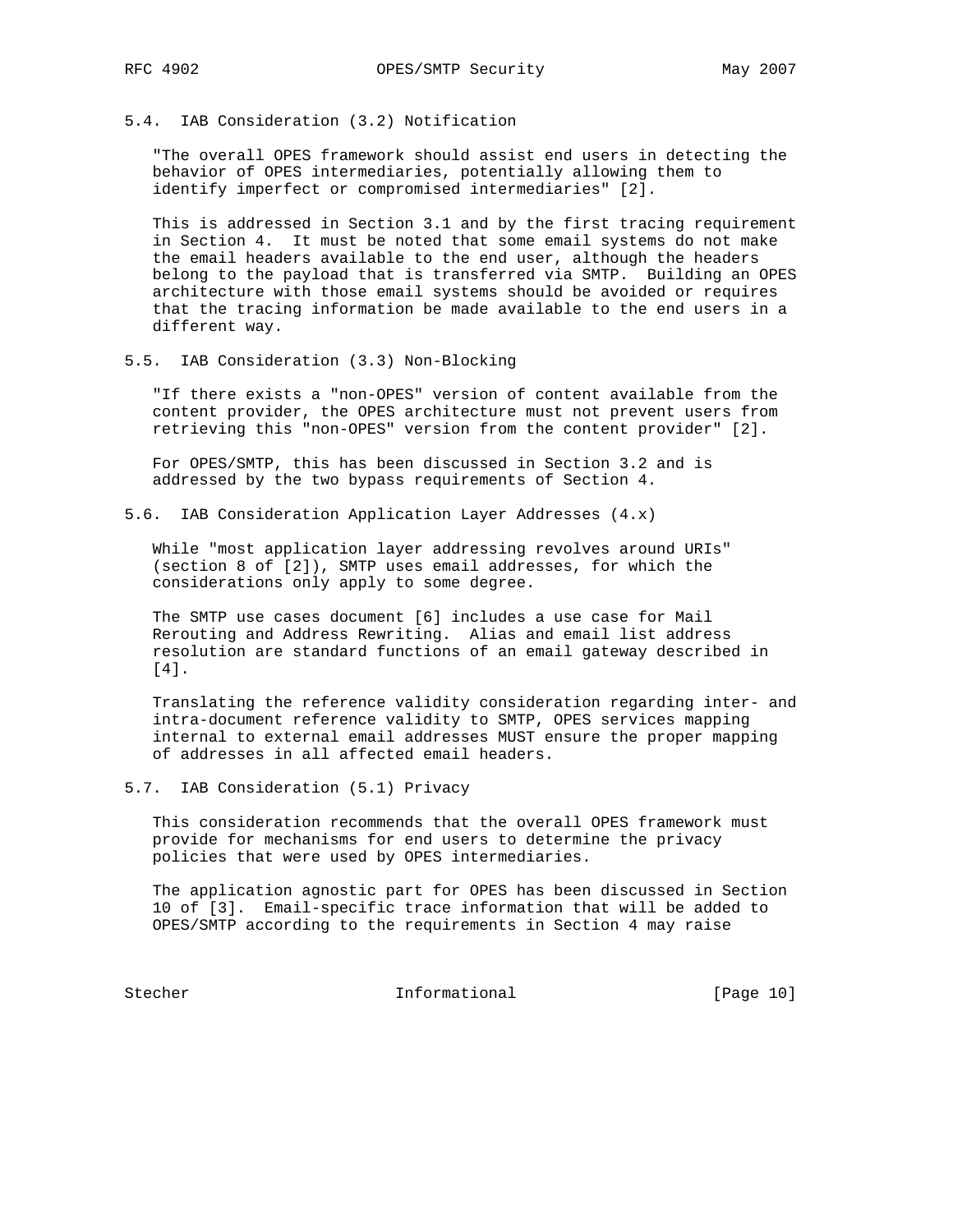additional privacy issues that MUST be added to the privacy policy description of the OPES system.

5.8. IAB Consideration Encryption

 "If OPES was compatible with end-to-end encryption, this would effectively ensure that OPES boxes would be restricted to ones that are known, trusted, explicitly addressed at the IP layer, and authorized (by the provision of decryption keys) by at least one of the ends" [2].

This has been discussed in Section 3.3.

6. Security Considerations

 The document itself discusses security considerations of OPES/SMTP. General security threats of OPES are described in Security Threats for OPES [8]

 Section 3.3 ("Compatibility with Cryptographic Protection Mechanisms") mentions that an OPES system could eventually deal with cryptographic keys. This raises security issues (such as availability and storage of cryptographic keys) that must be addressed by the implementer.

- 7. References
- 7.1. Normative References
	- [1] Bradner, S., "Key words for use in RFCs to Indicate Requirement Levels", BCP 14, RFC 2119, March 1997.
	- [2] Floyd, S. and L. Daigle, "IAB Architectural and Policy Considerations for Open Pluggable Edge Services", RFC 3238, January 2002.
	- [3] Barbir, A. and A. Rousskov, "Open Pluggable Edge Services (OPES) Treatment of IAB Considerations", RFC 3914, October 2004.
- 7.2. Informative References
	- [4] Klensin, J., "Simple Mail Transfer Protocol", RFC 2821, April 2001.
	- [5] Rousskov, A. and M. Stecher, "HTTP Adaptation with Open Pluggable Edge Services (OPES)", RFC 4236, November 2005.

Stecher 10 Informational [Page 11]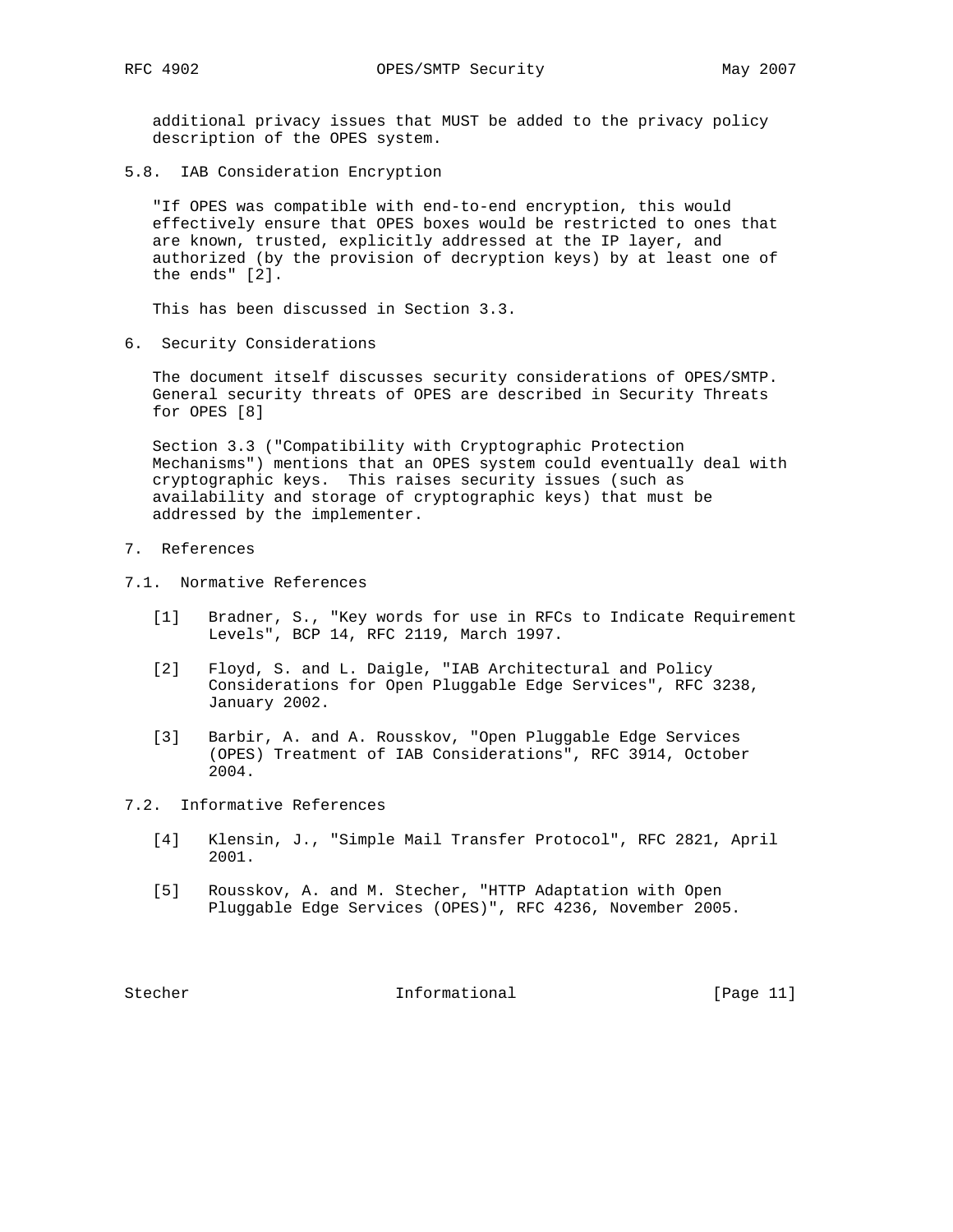- [6] Stecher, M. and A. Barbir, "Open Pluggable Edge Services (OPES) SMTP Use Cases", RFC 4496, May 2006.
- [7] Barbir, A., Penno, R., Chen, R., Hofmann, M., and H. Orman, "An Architecture for Open Pluggable Edge Services (OPES)", RFC 3835, August 2004.
- [8] Barbir, A., Batuner, O., Srinivas, B., Hofmann, M., and H. Orman, "Security Threats and Risks for Open Pluggable Edge Services (OPES)", RFC 3837, August 2004.
- [9] Elkins, M., Del Torto, D., Levien, R., and T. Roessler, "MIME Security with OpenPGP", RFC 3156, August 2001.
- [10] Housley, R., "Cryptographic Message Syntax (CMS)", RFC 3852, July 2004.
- [11] Eastlake, D., Reagle, J., and D. Solo, "(Extensible Markup Language) XML-Signature Syntax and Processing", RFC 3275, March 2002.
- [12] Barbir, A., "Open Pluggable Edge Services (OPES) Entities and End Points Communication", RFC 3897, September 2004.
- [13] Orman, H., "Data Integrity for Mildly Active Content", Proceedings of the Third Annual International Workshop on Active Middleware Services, p.73, August 2001.

Stecher 10 Informational [Page 12]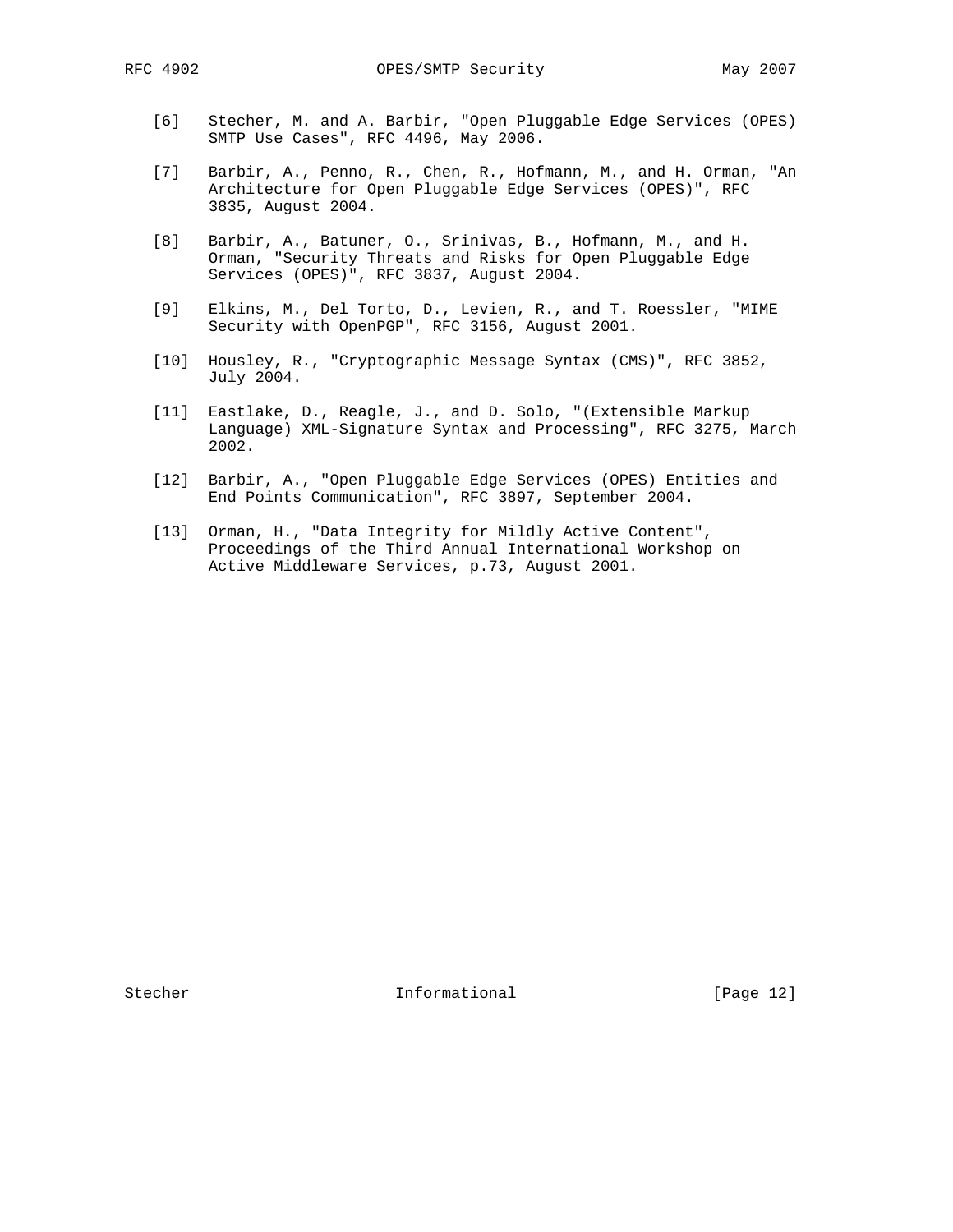# Appendix A. Acknowledgements

 Many thanks to everybody who provided input and feedback for this document. Very special thanks to Hilarie Orman for her input and suggestions, especially for the content of Section 3.3 ("Compatibility with Cryptographic Protection Mechanisms").

Author's Address

 Martin Stecher Secure Computing Corporation Vattmannstr. 3 33100 Paderborn Germany

 EMail: martin.stecher@webwasher.com URI: http://www.securecomputing.com/

Stecher Informational [Page 13]